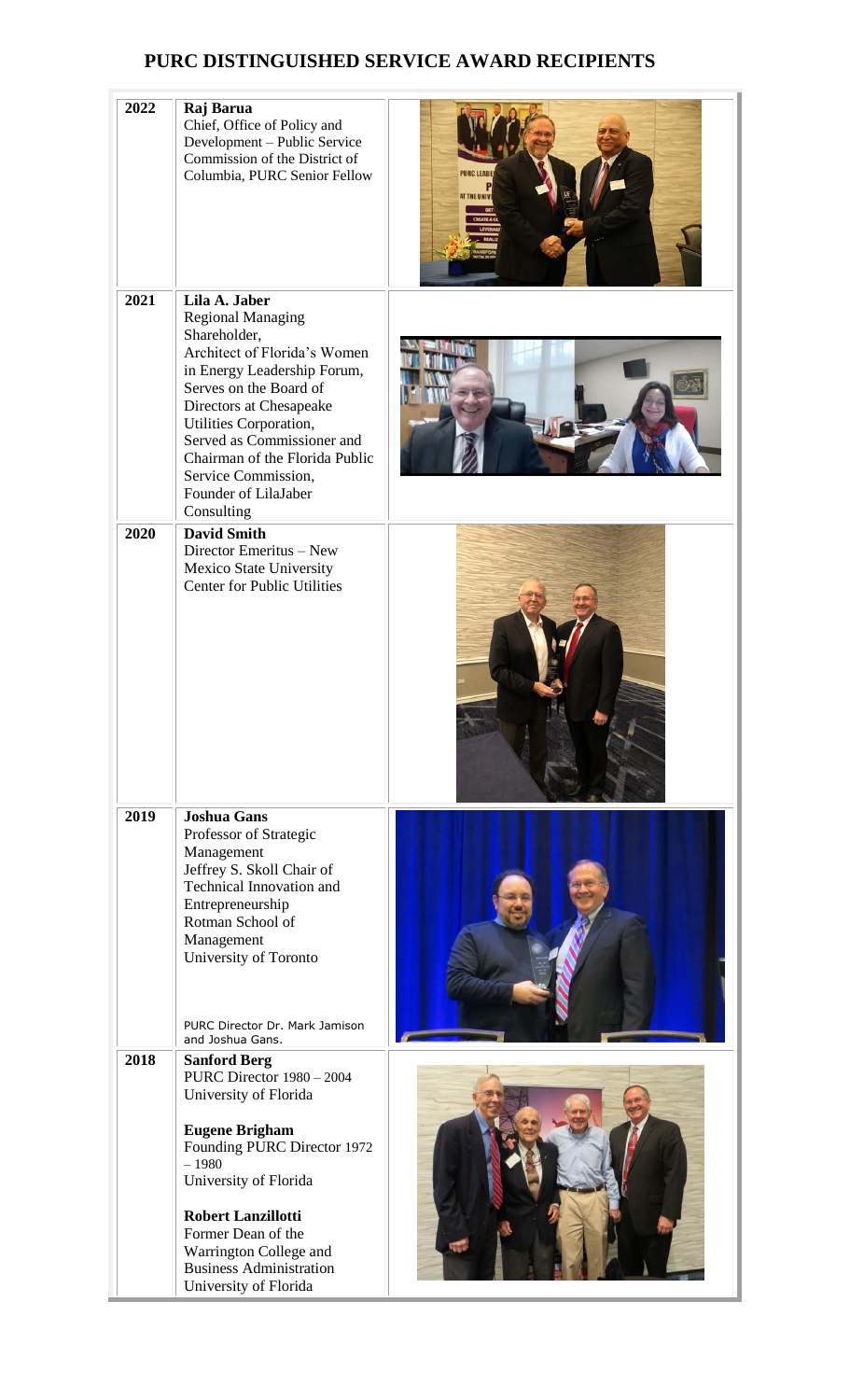|      | Sanford Berg, Robert Lanzillotti,                       |  |
|------|---------------------------------------------------------|--|
|      | Eugene Brigham and PURC<br>Director Dr. Mark Jamison    |  |
| 2017 | <b>Howard Shelanski</b>                                 |  |
|      | Lawyer and Economist                                    |  |
|      | Georgetown University                                   |  |
|      |                                                         |  |
|      |                                                         |  |
|      |                                                         |  |
|      |                                                         |  |
|      |                                                         |  |
|      |                                                         |  |
|      |                                                         |  |
|      |                                                         |  |
|      |                                                         |  |
|      |                                                         |  |
|      | PURC Director Dr. Mark Jamison<br>and Howard Shelanski. |  |
| 2016 | <b>David Mandy</b>                                      |  |
|      | Professor of Economics                                  |  |
|      | University of Missouri -                                |  |
|      | Columbia                                                |  |
|      |                                                         |  |
|      |                                                         |  |
|      |                                                         |  |
|      |                                                         |  |
|      |                                                         |  |
|      |                                                         |  |
|      |                                                         |  |
|      | PURC Director Dr. Mark Jamison                          |  |
|      | and David Mandy.                                        |  |
| 2015 | <b>Karen Palmer</b>                                     |  |
|      | <b>Research Director</b><br>Resources for the Future    |  |
|      |                                                         |  |
|      |                                                         |  |
|      |                                                         |  |
|      |                                                         |  |
|      |                                                         |  |
|      |                                                         |  |
|      |                                                         |  |
|      | Karen Palmer and PURC Director                          |  |
| 2014 | Dr. Mark Jamison.                                       |  |
|      | <b>Karl McDermott</b><br>Ameren Endowed Professor in    |  |
|      | <b>Business and Government</b>                          |  |
|      | University of Illinois at                               |  |
|      | Springfield                                             |  |
|      |                                                         |  |
|      |                                                         |  |
|      |                                                         |  |
|      |                                                         |  |
|      |                                                         |  |
|      |                                                         |  |
|      | Karl McDermott and PURC<br>Director Dr. Mark Jamison.   |  |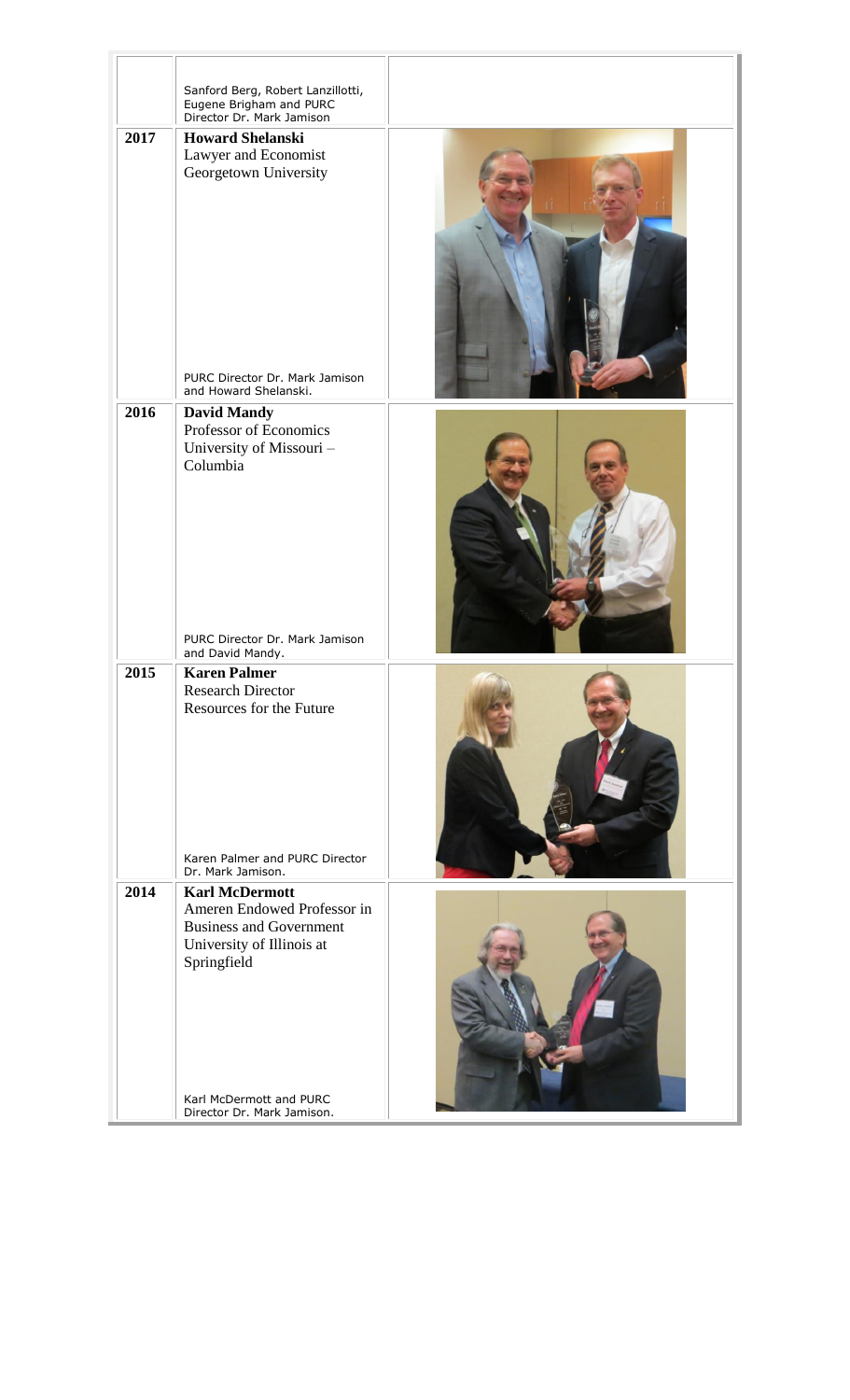| 2013 | <b>Tim Brennan</b><br>Professor of Public Policy and<br>Economics<br>University of Maryland<br><b>Baltimore County</b><br>PURC Director Dr. Mark Jamison<br>and Tim Brennan. |  |  |
|------|------------------------------------------------------------------------------------------------------------------------------------------------------------------------------|--|--|
| 2012 | <b>Shane Greenstein</b><br>Kellogg Chair in Information<br>Technology<br>Northwestern University<br>Shane Greenstein and PURC<br>Director Dr. Mark Jamison.                  |  |  |
| 2011 | <b>Andrew C. Barrett</b><br><b>Managing Director</b><br>The Barrett Group<br>Andrew Barrett and PURC Director<br>Dr. Mark Jamison.                                           |  |  |
|      | <b>Bob Rowe</b><br>President and CEO<br>NorthWestern Energy<br>PURC Director Dr. Mark Jamison<br>and Bob Rowe.                                                               |  |  |
| 2010 | <b>Hethie Parmesano</b><br>Special Consultant<br><b>NERA Economic Consulting</b>                                                                                             |  |  |
|      | PURC Director Dr. Mark Jamison<br>and Dr. Hethie Parmesano.                                                                                                                  |  |  |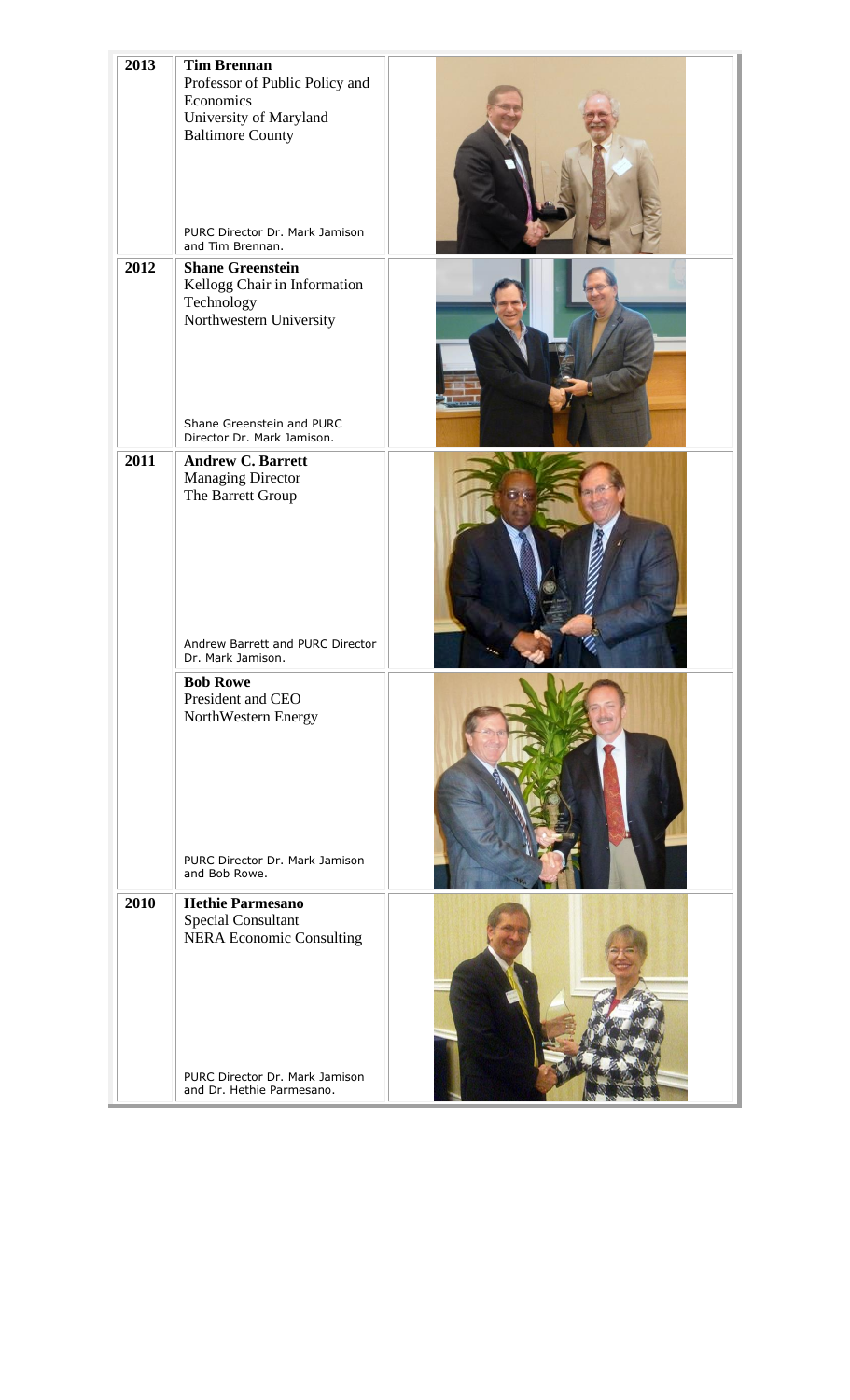| 2009 | Eli Noam                                               |  |
|------|--------------------------------------------------------|--|
|      | Director                                               |  |
|      | Columbia Institute for                                 |  |
|      | Tele-Information                                       |  |
|      |                                                        |  |
|      |                                                        |  |
|      |                                                        |  |
|      |                                                        |  |
|      |                                                        |  |
|      | Dr. Noam and PURC Director Dr.<br>Mark Jamison         |  |
| 2008 | <b>Ashley C. Brown</b>                                 |  |
|      | Executive Director, Harvard                            |  |
|      | <b>Electricity Policy Group</b>                        |  |
|      | Kennedy School of<br>Government                        |  |
|      | Harvard University                                     |  |
|      |                                                        |  |
|      |                                                        |  |
|      |                                                        |  |
|      | Ashley Brown and PURC Director<br>Mark Jamison.        |  |
| 2007 | <b>Gerald Faulhaber</b>                                |  |
|      | Professor, Business and Public                         |  |
|      | Policy<br>Wharton School;                              |  |
|      | Professor of Law                                       |  |
|      | University of Pennsylvania                             |  |
|      |                                                        |  |
|      |                                                        |  |
|      |                                                        |  |
|      |                                                        |  |
|      | Professor Faulhaber and PURC<br>Director               |  |
|      | Dr. Mark Jamison.                                      |  |
| 2006 | <b>John Mayo</b><br>Professor of Economics,            |  |
|      | <b>Business and Public Policy</b>                      |  |
|      | Georgetown University                                  |  |
|      |                                                        |  |
|      |                                                        |  |
|      |                                                        |  |
|      | Dr. Mayo and PURC Director Dr.                         |  |
|      | Mark Jamison.                                          |  |
| 2005 | <b>Severin Borenstein</b>                              |  |
|      | Director                                               |  |
|      | University of California<br>Energy Institute;          |  |
|      | Professor                                              |  |
|      | Haas School of Business, U.C.                          |  |
|      | Berkeley                                               |  |
|      |                                                        |  |
|      |                                                        |  |
|      | Dr. Borenstein and PURC Director<br>Dr. Mark Jamison.  |  |
| 2004 | <b>Elizabeth Bailey</b>                                |  |
|      | Wharton School, University of                          |  |
|      | Pennsylvania                                           |  |
|      |                                                        |  |
|      |                                                        |  |
|      |                                                        |  |
|      |                                                        |  |
|      | Dr. Bailey and then-PURC Director<br>Dr. Sanford Berg. |  |
|      |                                                        |  |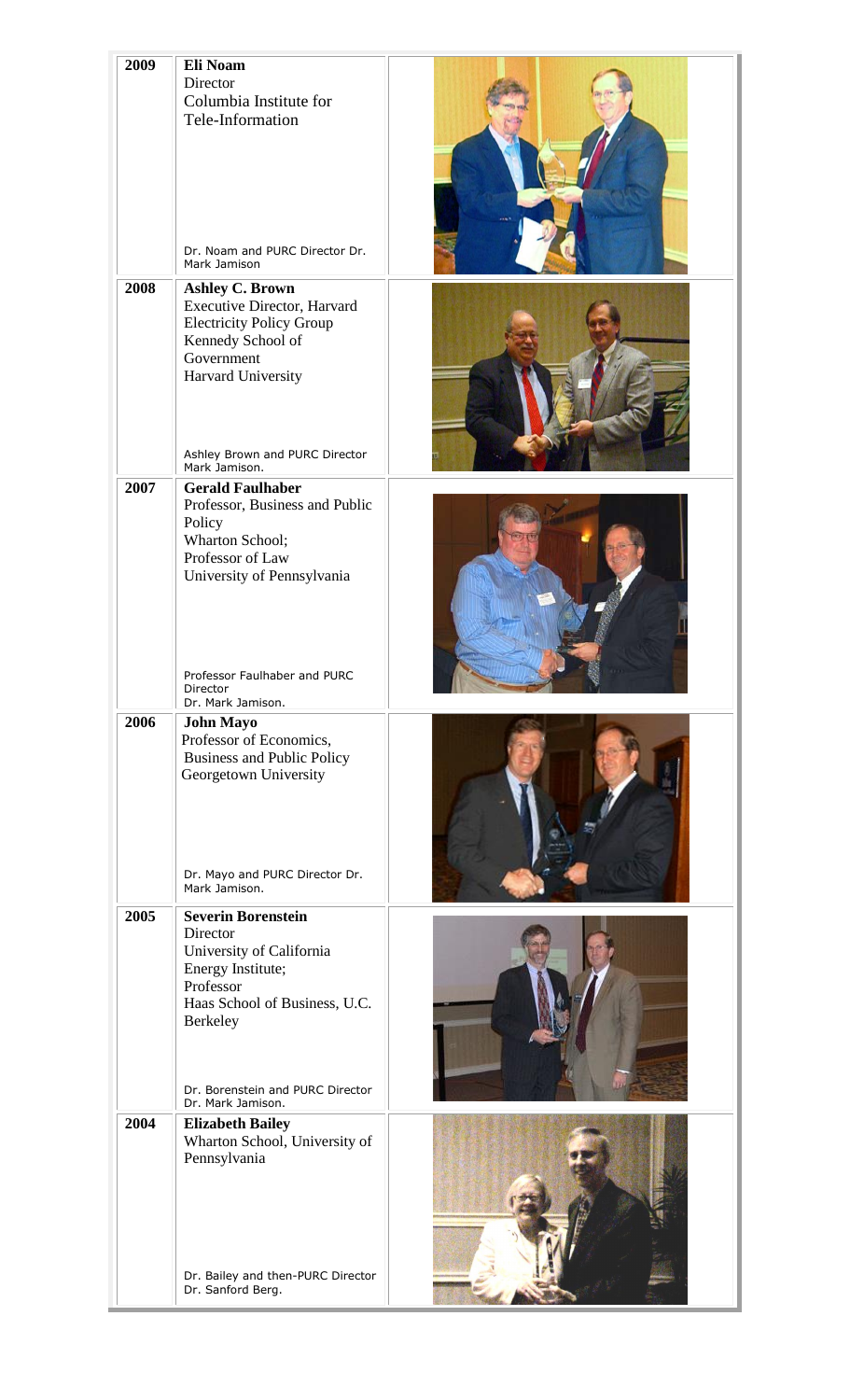| 2003 | <b>David Sappington</b>                                   |  |
|------|-----------------------------------------------------------|--|
|      | Lanzillotti-McKethan Eminent                              |  |
|      | Scholar;                                                  |  |
|      | Director                                                  |  |
|      | University of Florida Public                              |  |
|      | <b>Policy Research Center</b>                             |  |
|      |                                                           |  |
|      |                                                           |  |
|      | Dr. Sappington and then-PURC                              |  |
|      | Director Dr. Sanford Berg.                                |  |
| 2002 | <b>Michael Crew</b>                                       |  |
|      | Director                                                  |  |
|      | Center for Research in                                    |  |
|      | Regulated Industries, Rutgers                             |  |
|      | University                                                |  |
|      |                                                           |  |
|      |                                                           |  |
|      |                                                           |  |
|      | Dr. Crew and then-PURC Director                           |  |
|      | Dr. Sanford Berg.                                         |  |
| 2001 | Roger G. Noll                                             |  |
|      | Morris M. Doyle Centennial<br>Professor                   |  |
|      | <b>Stanford University</b>                                |  |
|      |                                                           |  |
|      |                                                           |  |
|      |                                                           |  |
|      |                                                           |  |
|      |                                                           |  |
|      | Dr. Noll and then-PURC Director                           |  |
|      | Dr. Sanford Berg.                                         |  |
| 2000 | Daniel W. Fessler                                         |  |
|      | Partner<br>LeBoeuf, Lamb, Greene &                        |  |
|      | MacRae                                                    |  |
|      |                                                           |  |
| 1999 | <b>Robert W. Crandall</b>                                 |  |
|      | Senior Fellow, Economic                                   |  |
|      | <b>Studies</b>                                            |  |
|      | The Brookings Institution                                 |  |
| 1998 | Larry E. Ruff                                             |  |
|      | <b>Managing Director</b>                                  |  |
|      | Putnam, Hayes and Bartlett,                               |  |
|      | Inc.                                                      |  |
| 1997 | <b>Jean-Jacques Lafont and</b>                            |  |
|      | Jean Tirole University of                                 |  |
|      | Toulouse/Institit Universitaire                           |  |
|      | de France                                                 |  |
| 1996 | <b>Douglas N. Jones</b>                                   |  |
|      | Director                                                  |  |
|      | <b>National Regulatory Research</b>                       |  |
|      | Institute                                                 |  |
|      | The Ohio State University                                 |  |
| 1995 | William W. Hogan                                          |  |
|      | Thornton Bradshaw Professor,                              |  |
|      | Public Policy and Management<br>John F. Kennedy School of |  |
|      | Government                                                |  |
|      | Harvard University                                        |  |
| 1994 | <b>Irwin M. Stelzer</b>                                   |  |
|      | Director                                                  |  |
|      | <b>Regulatory Policy Studies</b>                          |  |
|      | American Enterprise Institute                             |  |
|      | for Public                                                |  |
|      | Policy Research                                           |  |
| 1993 | <b>Paul Joskow</b>                                        |  |
|      | Mitsui Professor, Economics                               |  |
|      | Massachusetts Institute of                                |  |